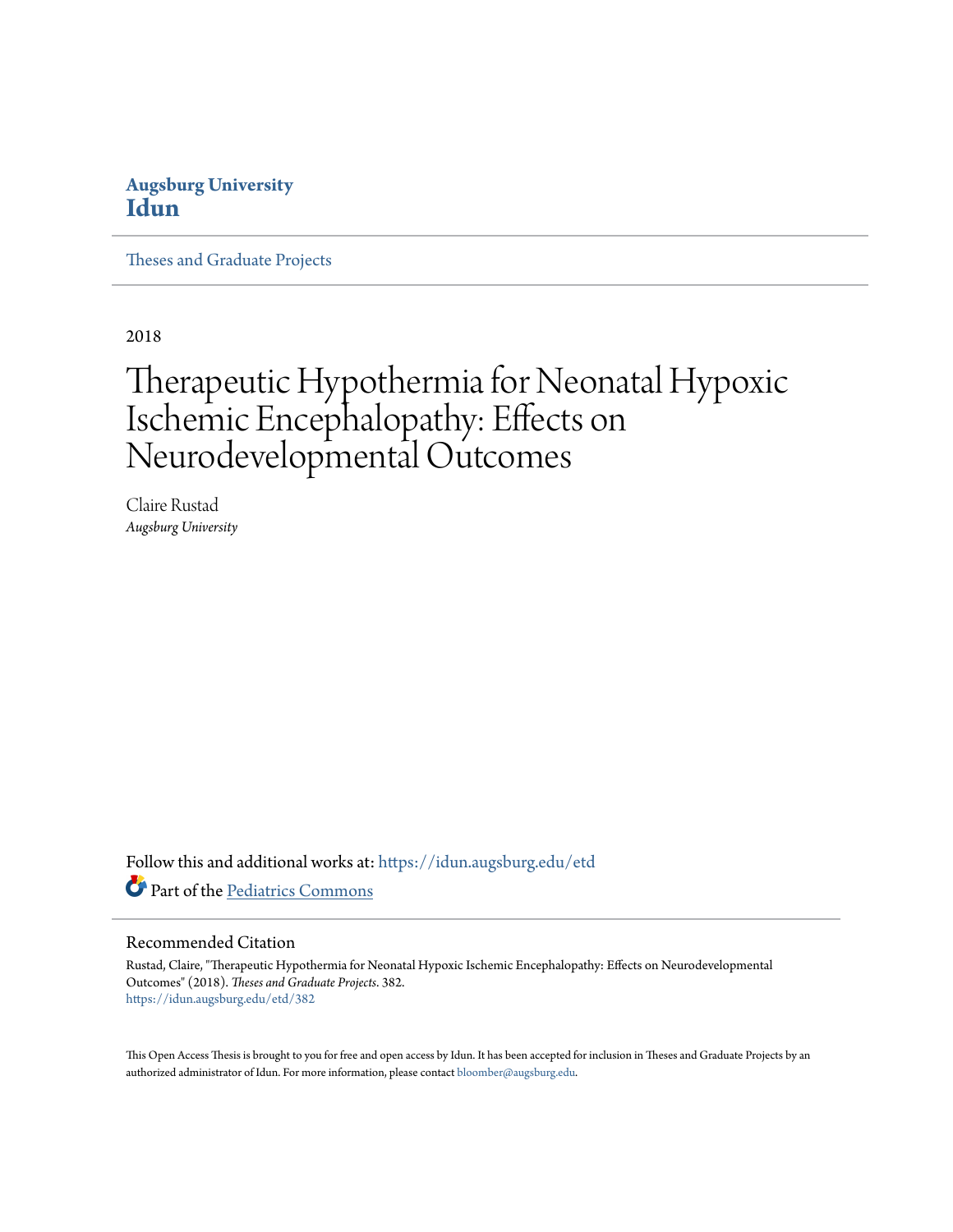Hypothermia for Neonates 1

**Therapeutic Hypothermia for Neonatal Hypoxic Ischemic Encephalopathy: Effects** 

**on Neurodevelopmental Outcomes**

**By: Claire Rustad, PA-S2**

**Advisor: Skye Peltier, MPH, PA-C**

**Paper Submitted in Partial Fulfillment of the Requirements for the Degree of** 

**Master of Science Physician Assistant Studies**

**Augsburg College**

**August 15, 2017**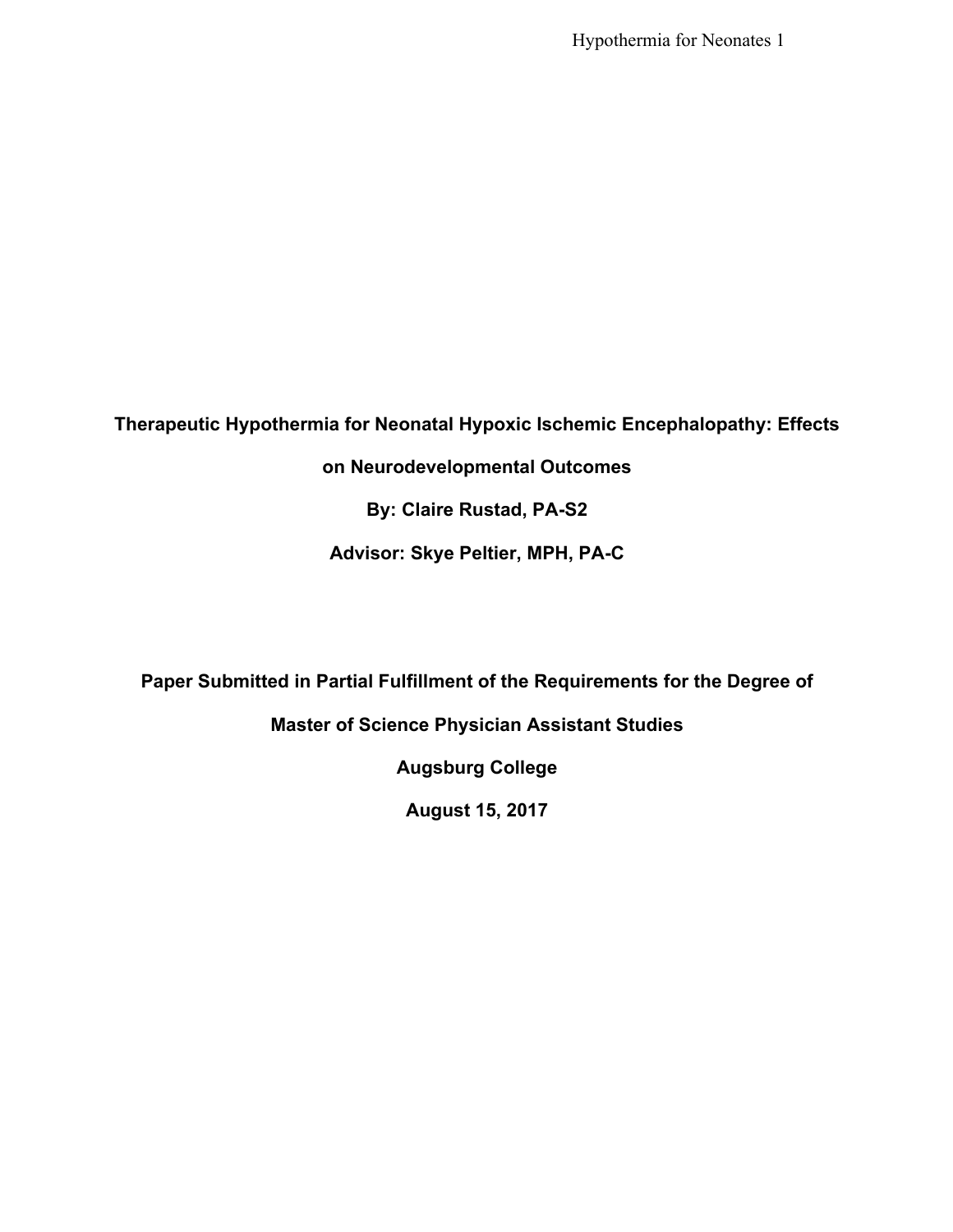# **II. Table of Contents Title Page………………………………………………………………………………….. Abstract……………………………………………………………………………………. Introduction……………………………………………………………………………….. Background: Literature Review……………………………………………………….. Methods……………………………………………………………………………………. Discussion………………………………………………………………………………… Conclusion………………………………………………………………………………… References………………………………………………………………………………… Appendices………………………………………………………………………………..**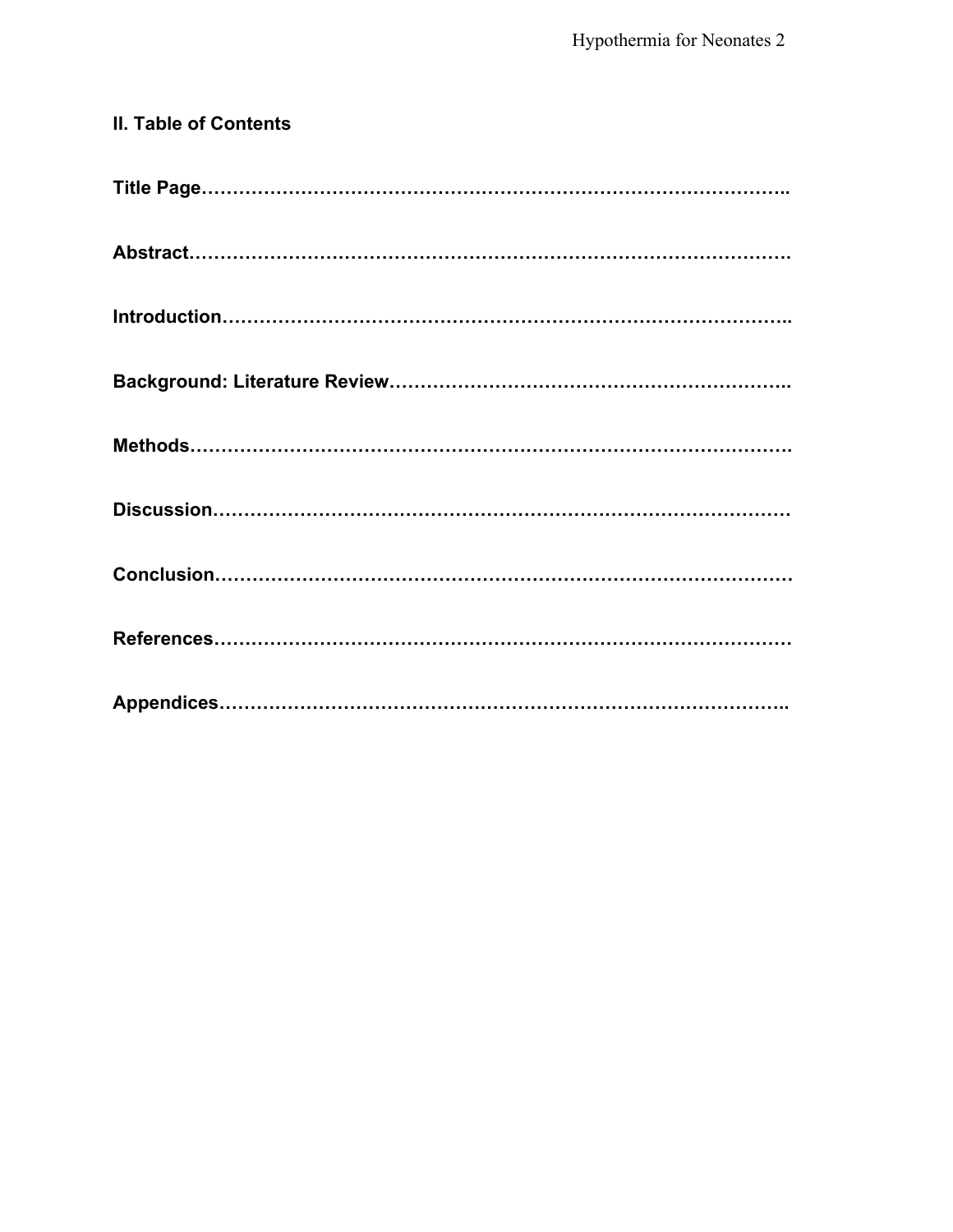#### **III. Abstract**

Therapeutic hypothermia is a standardized protocol in the management of term- or nearterm neonates who have suffered asphyxia in the perinatal period. Birth asphyxia, if sustained, may develop into a more serious condition known as hypoxic ischemic encephalopathy (HIE). Depending on severity, HIE is associated with adverse cognitive and neurodevelopmental outcomes, yet through various physiological mechanisms, hypothermia sustained for a 72-hour period has been shown to attenuate, or even prevent, permanent brain damage by decreasing cerebral energy demands. Unfortunately, cognitive and neurodevelopmental outcomes are difficult to prognosticate before or after completion of hypothermia protocol, but existing standards and technology allow for reliable prognostication up at 18 months of age. Currently, research is underway to identify certain imaging and biochemical modalities that may help predict cognitive and neurodevelopmental outcomes at various stages of childhood beyond 18 months of age, even before hypothermia is initiated, as well as to evaluate methods holding potential to strengthen hypothermia protocol as it presently stands.

#### **IV. Introduction**

Perinatal asphyxia is not an infrequent incidence, occurring between 1 to 2 per 1000 live births in the United States.<sup>1,2</sup> When asphyxia is sustained, hypoxic ischemic encephalopathy (HIE) may result. While the main sequelae of moderate to severe HIE are neuromotor delays, such as cerebral palsy (CP), which accounts for 20% of cases of neonatal HIE, cognitive impairments can also occur.<sup>3</sup> When compared to neonates who do not experience hypoxic insults in the perinatal period, neonates with at least a moderate degree of HIE have a 10% increased risk of death, and those that survive carry a 30% increased risk of neurodevelopmental disabilities. 4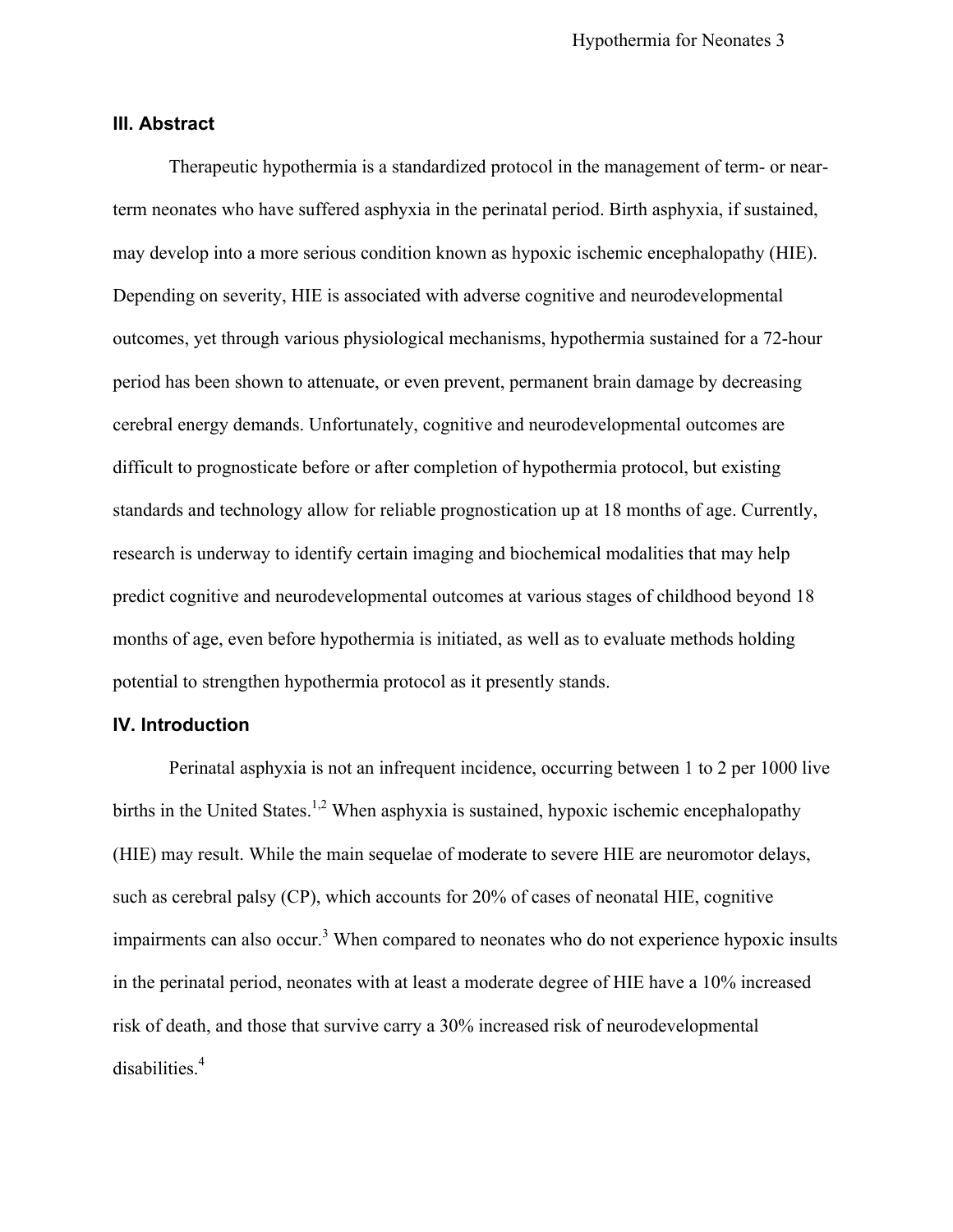Hypoxic insults that progress to HIE in the perinatal period are caused by cerebral ischemia. This lack of blood flow to the brain leads to deficiencies in oxygen, adenosine triphosphate (ATP), and glucose, creating an environment reliant on the anaerobic metabolism of lactate to meet energy needs, which in excess, leads to acidosis. Additionally, HIE triggers a release of excitatory glutamate that may cause neuronal hyperexcitability, seizure activity, and/or neuronal cell injury and death. Excess glutamate also increases production of reactive oxygen species (ROS) and nitric oxide (NO). ROS recruit inflammatory cytokines and enzymes that degrade the blood-brain barrier, leading to cerebral edema and a resultant increase in intracranial pressure (ICP), as well as increase apoptosis of neuronal cells. NO promotes cerebral capillary leakiness, which also increases  $ICP<sub>1,2,5</sub>$ .

Mechanistically, therapeutic hypothermia, or cooling core body temperature below 37.5 degrees Celsius (°C), decreases cerebral demand for oxygen, ATP, and glucose, to ultimately decrease lactate production and thwart acidosis. This cooling process also decreases release of glutamate from the brain, thereby attenuating ROS and NO production, which preserves the integrity of the blood-brain barrier, maintains normal ICP, and decreases inflammation and neuronal apoptosis. Therapeutic hypothermia experienced resurgence in the medical community in the 1950s, for notably decreasing cerebral blood flow, oxygen consumption, and ICP in patients undergoing cardiac surgery. Clinical application of and research into therapeutic hypothermia waned until the 1980s, until experimentation with milder hypothermic temperatures (i.e., greater than 32°C) began, including pilot research into applications for neonatal HIE in the late 1990s. In 2010, therapeutic hypothermia become a standard of practice for neonates of at least 36 weeks gestational age who had sustained asphyxia within 6 hours of birth, to minimize neurodevelopmental sequelae associated with  $HIE$ <sup>1-8</sup>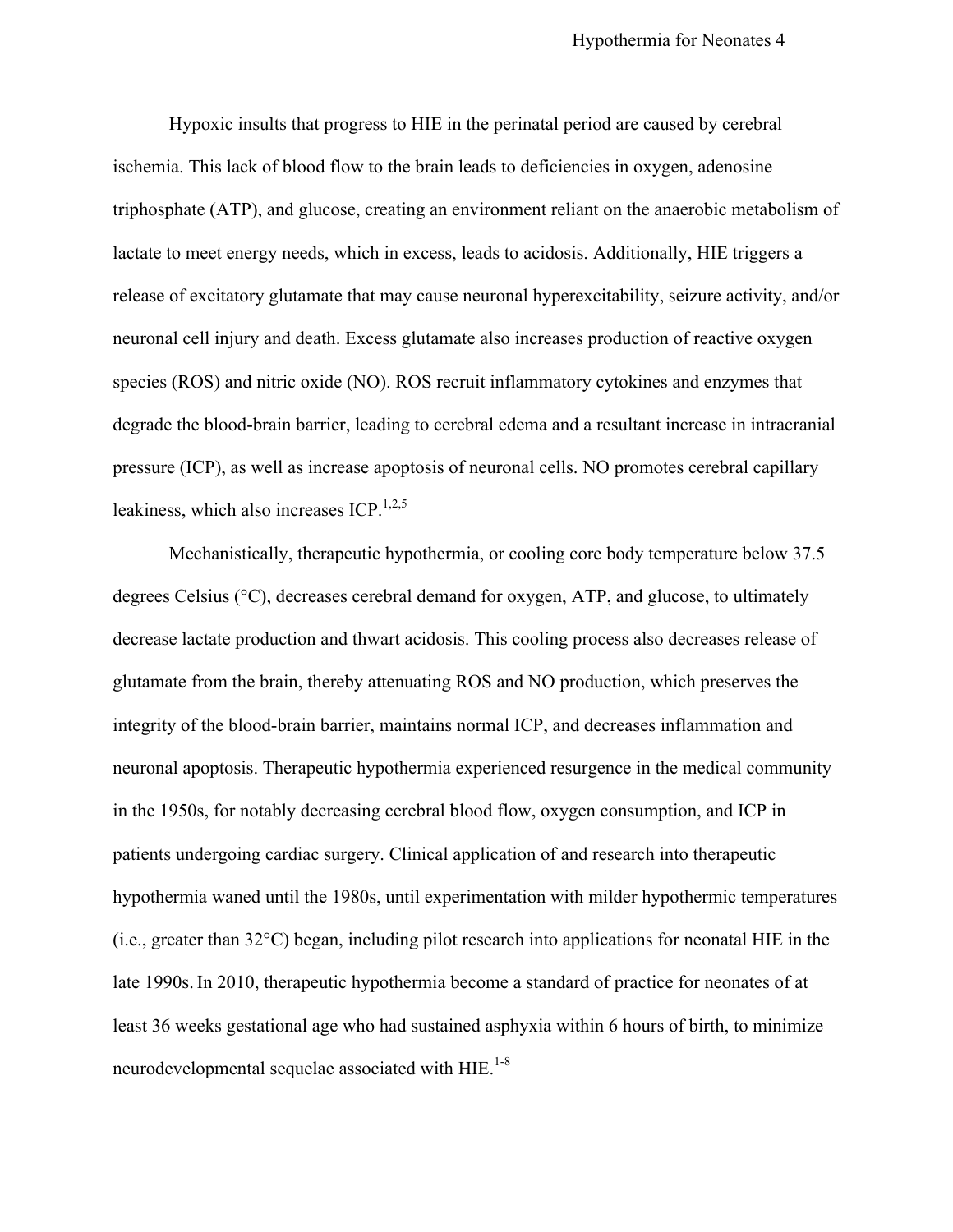The objective of the current research is to evaluate the efficacy of therapeutic hypothermia in improving neurodevelopmental outcomes in neonates with HIE, specifically by: 1) exploring protocol-defining research into therapeutic hypothermia for neonatal HIE; 2) assessing subsequent neurodevelopmental outcomes at various stages in childhood; 3) examining the utility of certain imaging tests and biochemical measures at predicting neurodevelopmental outcomes before therapeutic HIE is initiated; and 4) reviewing potential mechanisms for strengthening current hypothermia protocol for neonatal HIE.

#### **V. Background: Literature Review**

#### **Standardizing Cooling Protocol for Neonatal HIE**

Before therapeutic hypothermia became standardized protocol for term or near-term neonates who had suffered perinatal asphyxia, intensive care unit level management was still indicated, along with maintenance of physiological parameters within normal range and treatment of seizure activity with anti-epileptic drugs. There were some experimental pharmaceutical treatments being used, such as phenobarbital for potential reduction of neurodevelopmental handicap at 3 years of age, or allopurinol, which was thought to improve electroencephalogram (EEG) activity and reduce formation of ROS. Nevertheless, there was a paucity of data exploring the long-term effects of said interventions, so there did not exist any standardized protocol before the advent of therapeutic hypothermia.<sup>1,2</sup>

After the resurgence of interest and research into utilization of therapeutic hypothermia in reducing cerebral metabolism in the late  $1990s$ ,<sup>5</sup> small-scale randomized controlled trials (RCTs) examining the effects of mild hypothermia (i.e., core temperature of 33.5-34.5°C) on neurodevelopmental outcomes in neonates who had suffered perinatal asphyxia were conducted, but participant sizes were insufficient to yield adequate power to determine effectiveness in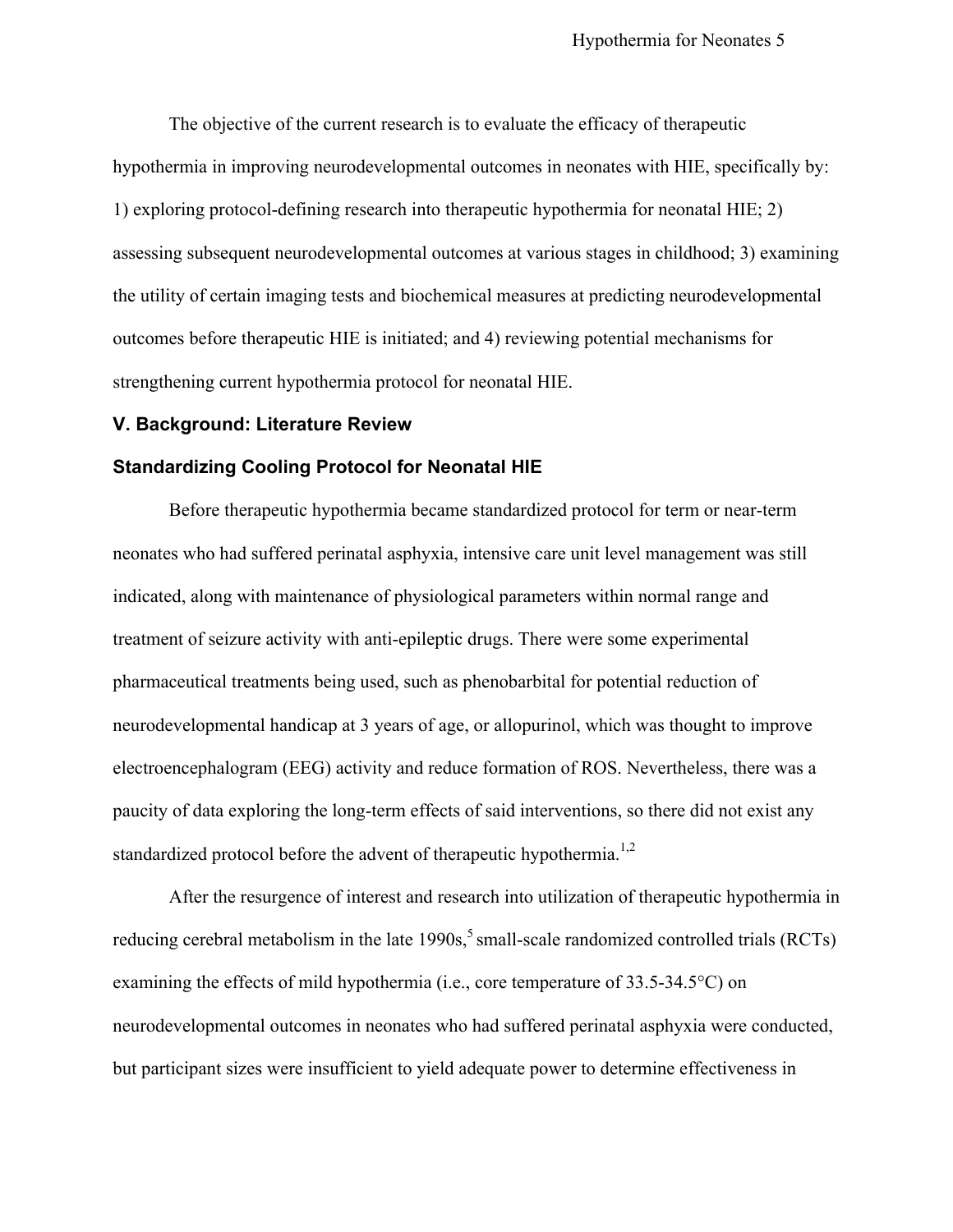clinical application.<sup>6-8</sup> However, these initial studies did pioneer the methods for inducing hypothermia that would come to be used in protocol-defining RCTs: whole body and/or selective head cooling. The former provides homogenous cooling to peripheral and central brain structures, namely, the posterior limb of the internal capsule, white matter cortex, basal ganglia, and thalamus. The latter provides a greater degree of cooling to the periphery of the brain than to the central brain structures, so, it was found that whole body cooling, combined with a degree of head cooling, minimizes temperature gradient differences across the brain and facilitates more effective cooling to the deeper brain structures. $1.4$ 

Soon after the launch of these pilot studies, larger scale, multi-center RCTs of neonates with moderate to severe HIE assigned to hypothermia protocol, with matched controls receiving intensive care unit level management and euthermia, emerged.<sup>1, 2,4,9</sup> The Eunice Kennedy Shriver National Institute of Child Health and Human Development Research Network (NICHD NRN)<sup>4</sup> utilized whole-body cooling, and the CoolCap study employed selective head-cooling.<sup>9</sup> The Total Body Hypothermia for Neonatal Encephalopathy  $(TOBY)^{1,2}$  began in 2002, and additionally summarized data from other RCTs, including NICHD NRN and CoolCap, to maximize participant size and study power, so the most effective assessment of therapeutic hypothermia in the setting of neonatal HIE and neurodevelopmental outcomes could be conducted.

Per TOBY, neonates that met criteria for therapeutic hypothermia were at least 36 weeks gestational age and admitted to the neonatal intensive care unit, with at least one of the following: a) Apgar score of less than or equal to 5 at 10 minutes after birth; b) continued need for mechanical ventilation at 10 minutes after birth; c) acidosis within 60 minutes of birth; and/or d) base deficit greater than or equal to 16 mmol/L in any blood sample within 60 minutes of birth. Next, moderate or severe encephalopathy was defined as an altered state of consciousness,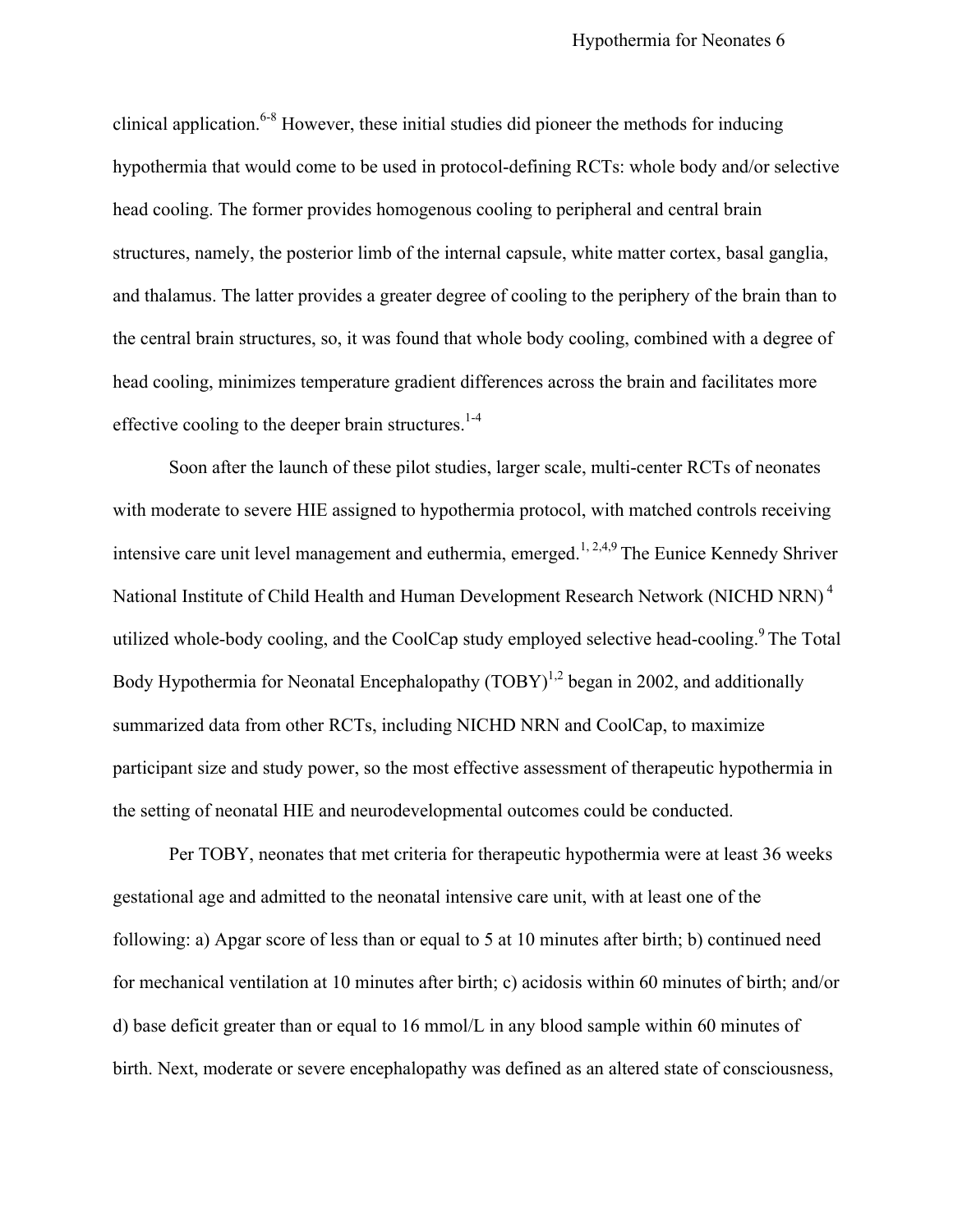characterized by lethargy, stupor, or coma, and at least one of the following (Table 1): a) hypotonia; b) abnormal reflexes, including oculomotor and pupillary; c) absent or weak suck; and/or d) clinical seizures. Within 6 hours of birth, whole-body cooling was initiated, with a rectal or esophageal probe monitoring temperature at 33.5°C for a duration of 72 hours. After 72 hours, body temperature was raised gradually, at a rate of 0.5<sup>o</sup>C per hour, until 36.5<sup>o</sup>C was reached.<sup>1,2,4,9</sup>

Immediately following the re-warming phase, magnetic resonance imaging (MRI) scans of the brain were conducted, along with assessments of both cognitive outcome per the Bayley Scales of Infant Development II (BSID II) and neurodevelopmental disability per the Gross Motor Function Classification System (GMFCS). Additionally, evaluations to assess hearing and vision impairment, as well as the existence of CP and/or seizure disorders, were performed. An identical battery of examinations was also performed when study participants reached 18 months of age. $1,2,4,9$ 

#### **Neurodevelopmental Outcomes at 18 Months of Age**

The general results ascertained from TOBY and the aforementioned RCTs were that across both cooled and non-cooled groups, the combined rates of mortality and severe neurodevelopmental disability were similar, in both the neonatal period and 18 months after birth. However, when looking at the survivors in each group, those who had received cooling were significantly more likely to be neurologically normal at 18 months of age, when compared to euthermic matched controls. Additionally, hypothermia was found to significantly reduce the risk of CP when compared to neonates who had received euthermic cares. Additionally, in these protocol-defining RCTs, there were no significant differences found in mortality or adverse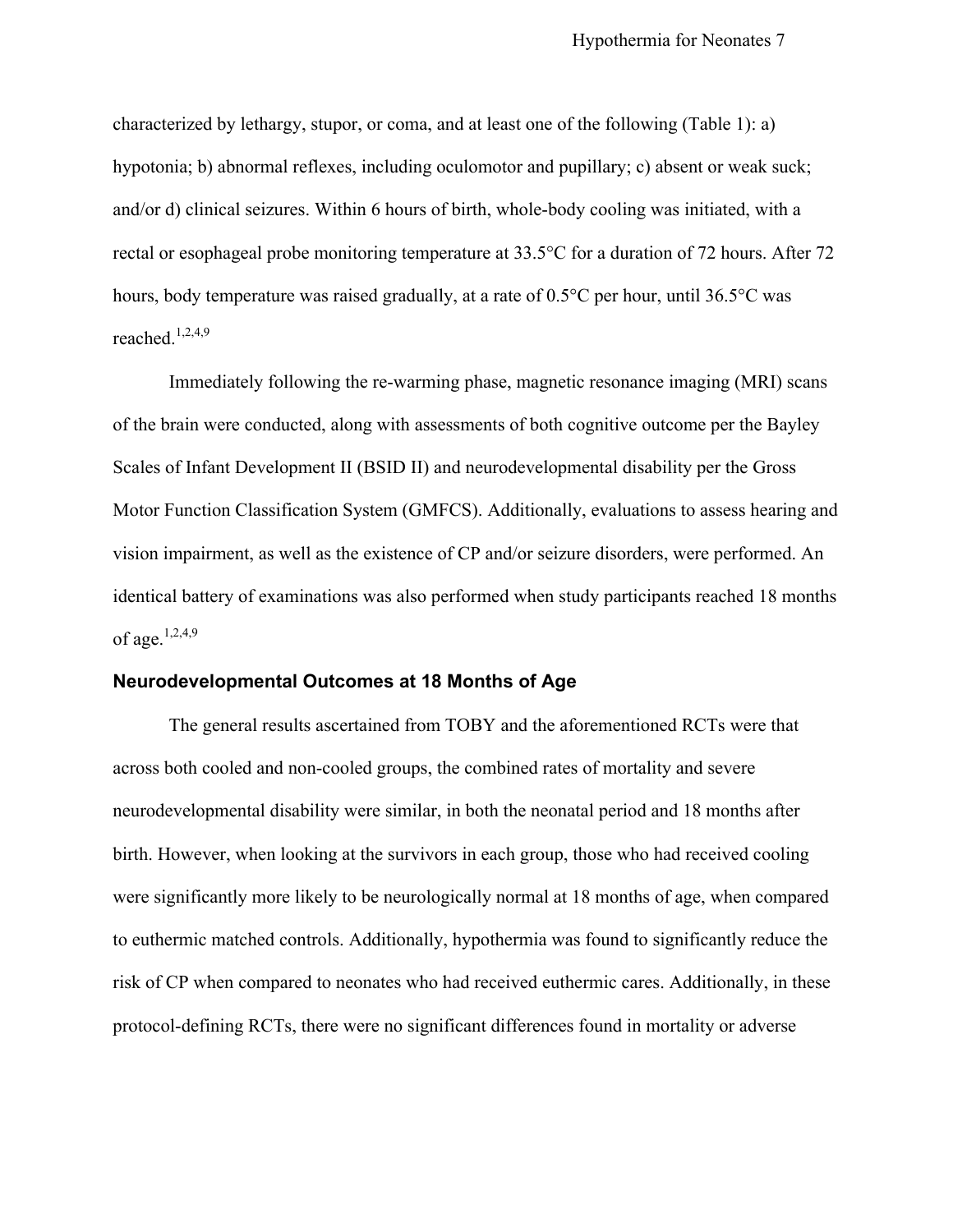outcomes between cooled and non-cooled neonates, pointing to the safety of therapeutic hypothermia in neonates with HIE.<sup>1,2,4,9</sup>

#### **Neurodevelopmental Outcomes Beyond 18 Months of Age**

Despite these RCTs officially defining therapeutic hypothermia as protocol for management of neonatal HIE, the size of these trials were not large enough to allow for assessment of neurodevelopmental outcomes beyond 18 months of age.<sup>1,2,4,9</sup> The minimum duration of follow-up required for accurately diagnosing neuromotor, neurosensory, and cognitive disability is 18 months of age, and long-term follow-up to at least 6 years of age is desirable for a detailed assessment of neurodevelopmental and cognitive functioning.<sup>1,2</sup>

Even so, to date, the most prospective examination of neurodevelopmental outcomes at later points in childhood comes from secondary analysis of data from the NICHD NRN RCT and its associated 6-7 year follow-up outcomes study. Natarajan et al. 2013 evaluated the potential positive impact of therapeutic hypothermia in neonates with low 10-minute Apgar scores (i.e., 0- 3) on neurodevelopmental outcomes at 6 to 7 years of age. From the primary results of the NICHD NRN RCT, there was a 45% increase in the odds of death or disability at 18 months of age with each 1-point decrease in Apgar score at 10 minutes. This secondary analysis showed that of the survivors with 10-minute Apgar scores of 0 ( $n=11$  out of 24), 5 survived without moderate to severe disability, and had either a normal or mildly impaired intelligence quotient, normal visuospatial development, normal executive functioning, and no CP at 6 to 7 years of age; of these 5 survivors, 3 had undergone cooling.<sup>10</sup>

#### **Early Predictors of Neurodevelopmental Outcome Before Hypothermia Initiation**

Even with cooling therapy, over 40% of neonates with moderate to severe HIE die or suffer moderate to severe disabilities, such as  $CP$ , intellectual impairment, and epilepsy.<sup>11</sup> As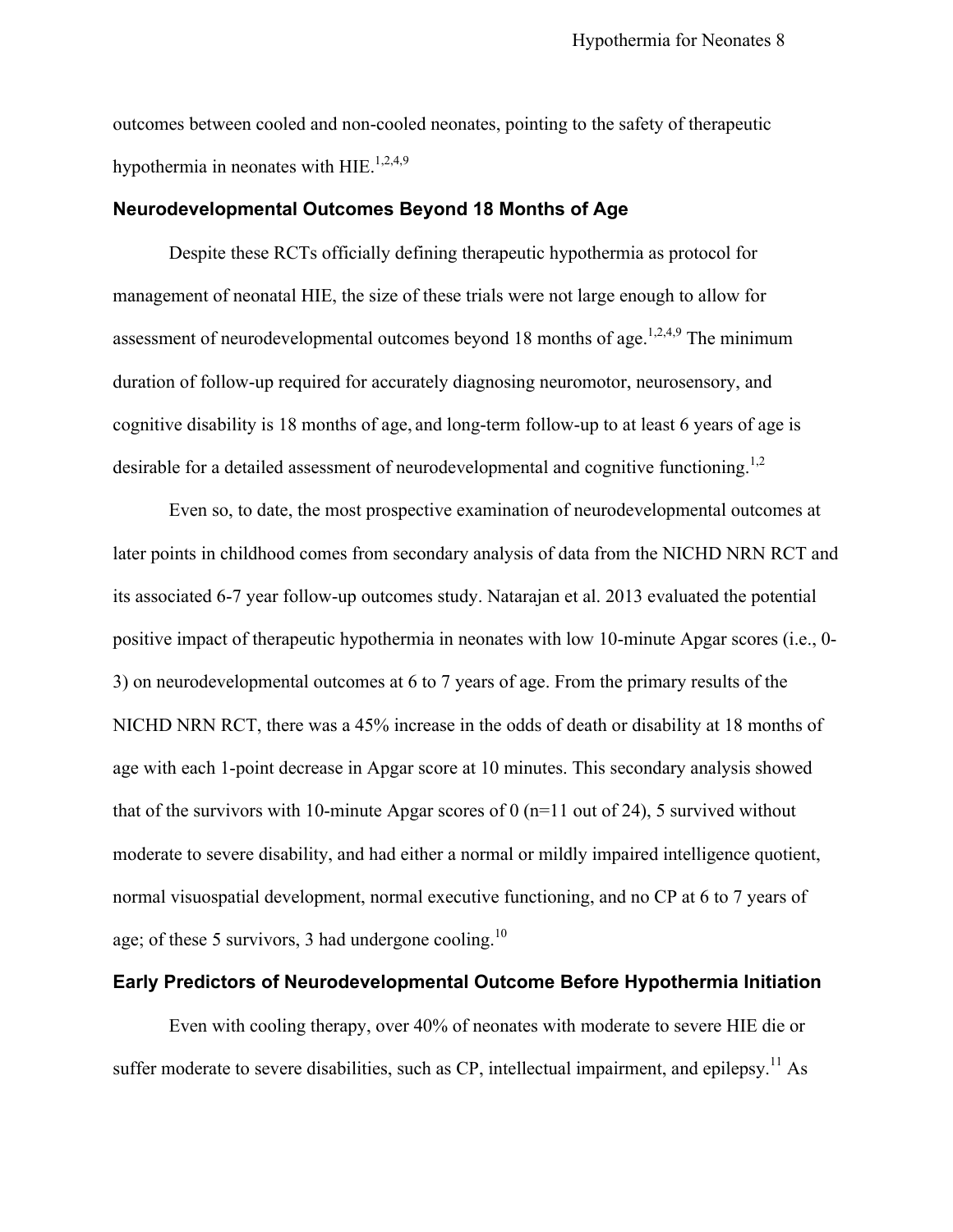such, clinicians are interested in early predictors of neurodevelopmental outcome before the initiation of therapeutic hypothermia, in order to provide the most accurate prognosis.<sup>12</sup> The most accessible methods with prognosticating potential are imaging techniques and biochemical markers.

MRI is currently accepted as the best method in the detection of perinatally-acquired brain lesions, and has been found to be predictive of abnormal neurodevelopmental outcome at 18 months of age, especially if performed within 8 days of birth.<sup>1-3</sup> However, in a more recent retrospective observational study, mild degrees of brain injury per MRI assessment in the perinatal period did not consistently equate to normal cognitive and language measures around 24 months of age.<sup>13</sup> Even so, MRI is still recognized as the optimal modality for imaging structural changes following cerebral insults in the perinatal period, as well as for prognosticating neurodevelopmental outcomes at later stages in childhood; yet, standardized cognitive and neurodevelopmental testing, as well as MRI imaging, should be done serially throughout childhood, to provide the most accurate assessments and prognoses.<sup>12</sup> Amplitude of the filtered electroenceophalogram (aEEG) records trends in brain activity over a period of at least 24 hours. This is useful in monitoring neonates, because they have underdeveloped brains with activity signals that are not reliably recorded on EEG, and at most, provide only a snapshot of brain activity over a 45 to 60 minute period. aEEG is being increasingly used to assess and prognosticate the severity of neonatal encephalopathy following hypothermia protocol.<sup>12</sup> Finally, cranial ultrasound is a portable, fast, and easily available imaging technique to assess brain abnormalities, and attractive in that it confers no radiation exposure to the neonate. While a normal cranial ultrasound is reassuring, an abnormal result is associated with a high falsepositive rate when predicting neurodevelopmental outcomes.<sup>12</sup>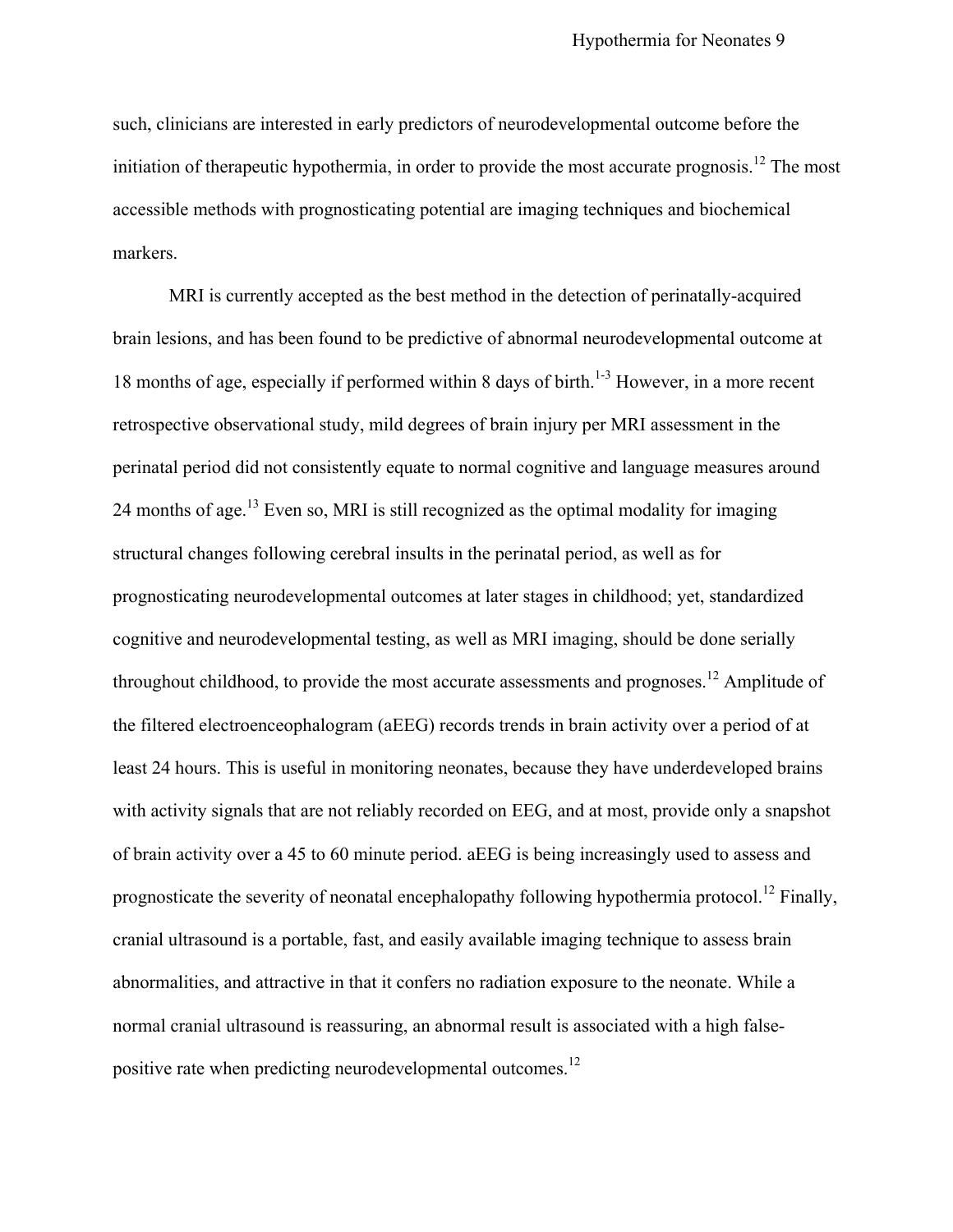Aside from the early prognostic potential of imaging procedures, certain biochemical markers may also be helpful in predicting neurodevelopmental outcomes before the onset of therapeutic hypothermia in neonates with HIE. A good biomarker is one that can be detected easily, rapidly, soon after birth, and also elevates in proportion to the degree of insult.<sup>12</sup> Initial neonatal arterial pH, time to spontaneous respirations, and absence of intrapartum exposure to oxytocin have been associated with 70% of neonates admitted for therapeutic hypothermia, and who subsequently suffered severe brain injury, per abnormal brain MRI at 7-10 days after birth.<sup>14</sup> All of these variables, when measured soon after birth, have a high specificity and a high negative predictive value for prognosticating neurodevelopmental outcomes at 18 months of age.<sup>12</sup> Glial fibrillary acidic protein (GFAP), a protein found in astrocytes; and ubiquitin carboxyl-terminal hydrolase L1 (UCH-L1), an enzyme found in dendrites, hold potential for reflecting the extent of neuronal injury, because they are released into circulation after breakdown of the blood-brain barrier following an ischemic injury. In a prospective cohort pilot study using data from NICHD NRN RCT, those with moderate to severe HIE had significantly greater concentrations of GFAP and UCH-L1 when compared to infants with mild HIE, yet GFAP was the only biomarker that correlated significantly with other indicators of multiple organ dysfunction, like low 5-minute Apgar scores, and at 6-24 hours of age, only GFAP was significantly more elevated in neonates with abnormal neurodevelopmental outcomes at 20 months of age.<sup>12,15</sup> Finally, creatine kinase brain band (CK-BB), an enzyme found in neurons and astrocytes; neuron-specific enolase (NSE), an enzyme found in neurons; and S100b, a protein in astrocytes and Schwann cells, are all biomarker specific for neuronal tissue, but they have not been shown to be consistently elevated in neonatal HIE or correlated with neurodevelopmental outcomes.<sup>12</sup> Currently, no biochemical marker has been identified that meets all necessary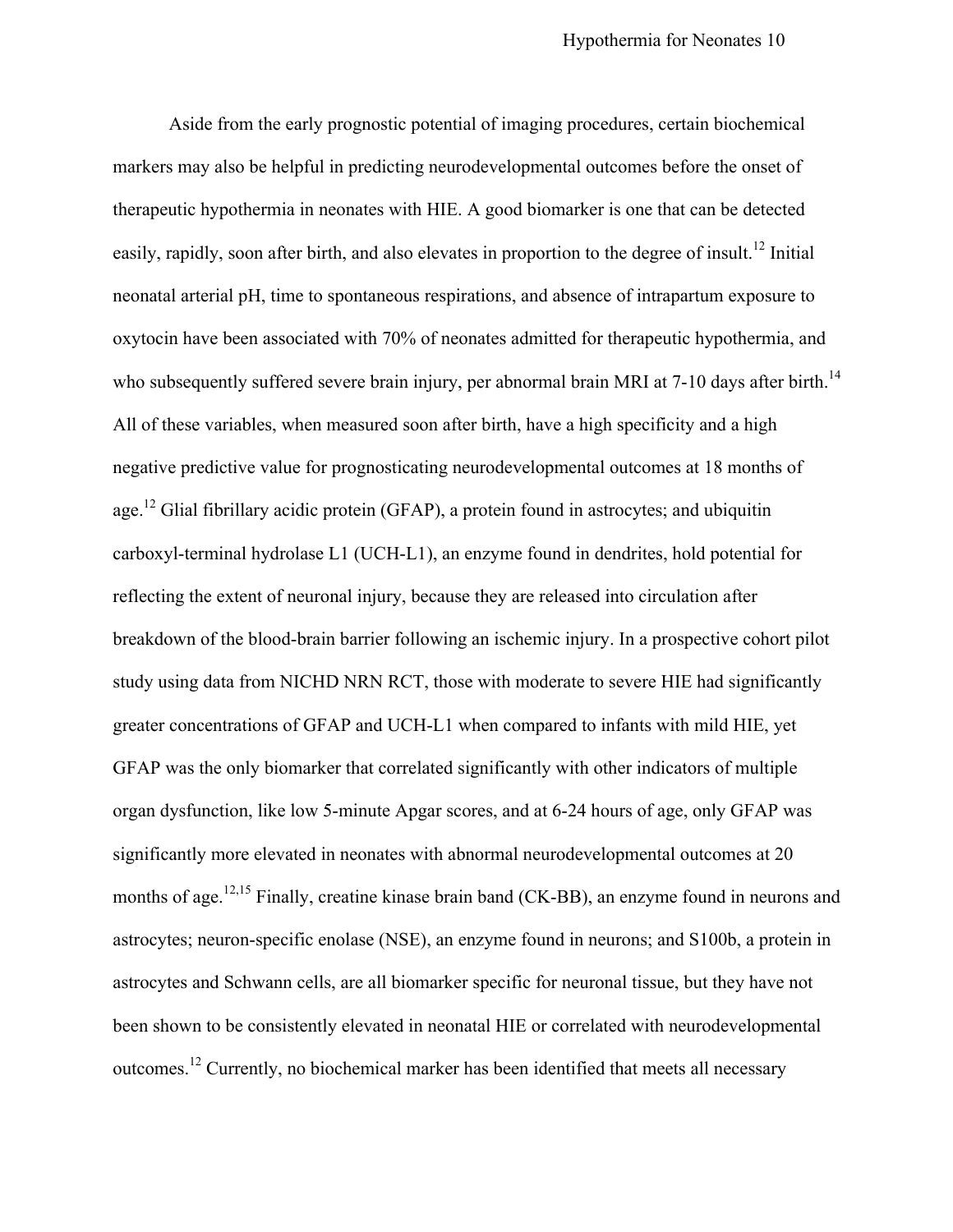parameters for early prognostication of neurodevelopmental outcomes before hypothermia initiation in neonates with HIE, so prognosis continues to depend on serial cognitive and neurodevelopmental evaluation, along with neurophysiological tests and cerebral imaging into childhood. 12

#### **Strengthening Current Hypothermia Protocol for Neonatal HIE**

Regardless of therapeutic hypothermia being a standard of care for the management of neonatal HIE, $\frac{5}{3}$  new neuroprotective therapies will be necessary to reduce the unacceptably high risk of adverse outcomes after HIE.<sup>11</sup> Although there were no significant differences found in adverse outcomes between cooled and non-cooled neonates in protocol-defining RCTs, hypotension, thrombocytopenia, prolonged coagulation times, and intracranial hemorrhage were still observed in both groups.<sup>1,2,4,9</sup> Therapeutic hypothermia does hold potential for adverse outcomes, independent of HIE, which can be described in a systems-based format. In terms of the cardiovascular system, there exists a risk for arrhythmias, but mainly at temperatures below 30°C. Additionally, the induction of peripheral vasoconstriction in the setting of hypothermia decreases venous return to the heart, which causes an increase in atrial natriuretic peptide and a decrease in antidiuretic hormone, leading to increased diuresis. In the pulmonary system, there is an increased risk for pneumonia, because hypothermia decreases the inflammatory response, and makes the neonate more susceptible to infection. Hematological changes include a dwindling platelet count at temperatures less than 35°C, and the impairment of the coagulation cascade at temperatures less than 33°C. From a gastrointestinal standpoint, hypothermia promotes ileus and delayed gastric emptying, which increases risk for small bowel obstruction, feeding intolerance, and difficulties with blood glucose management. As far as electrolyte and hormonal balance, hypothermia decrease serum potassium and insulin sensitivity. Pharmacokinetics are also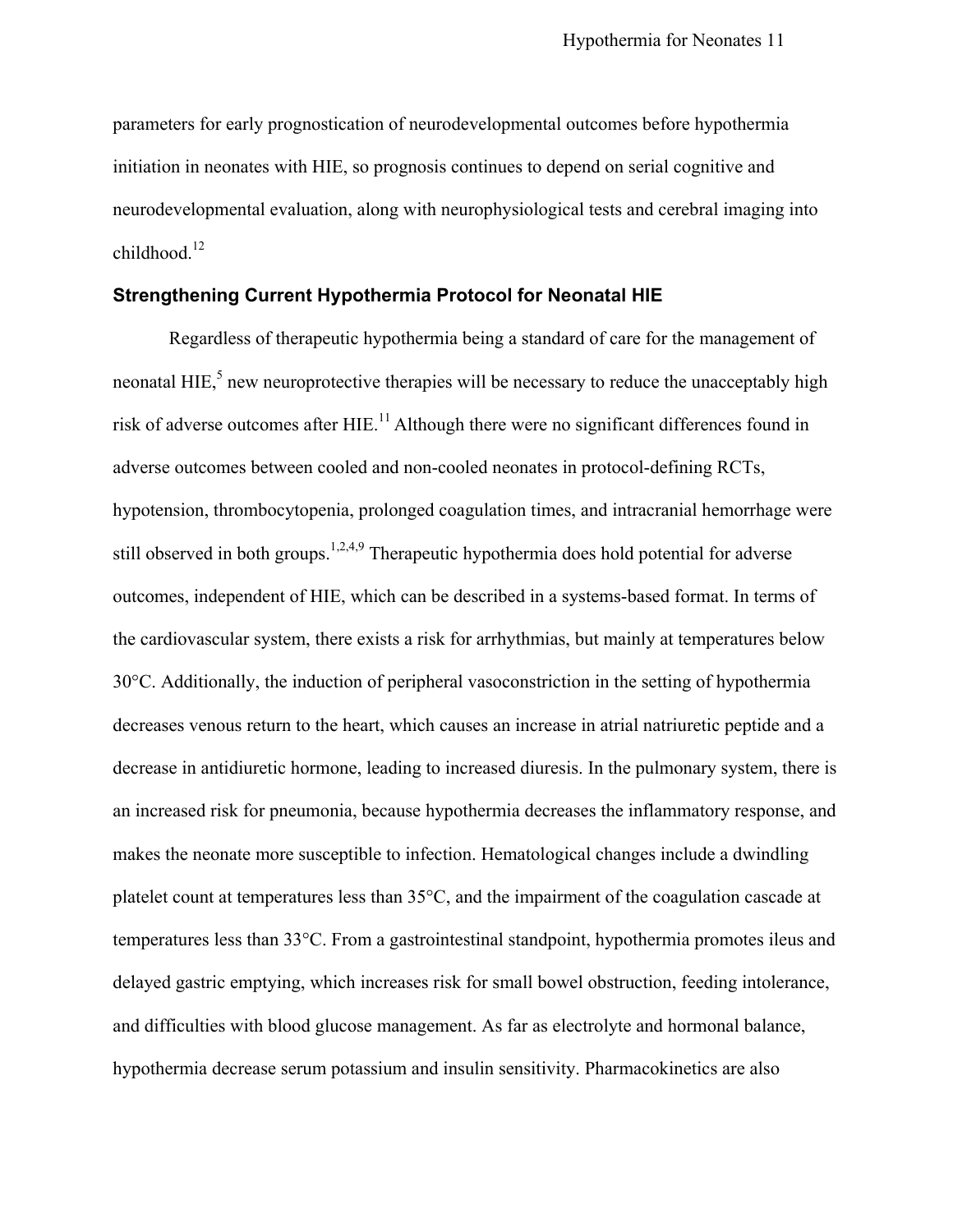affected, in that hypothermia reduces the rates of tubular reabsorption and secretion of certain drugs, as well as inhibits the cytochrome P450 system.<sup>5</sup>

With these caveats to therapeutic hypothermia in mind, several studies have been conducted to better elucidate stronger safety parameters for, and potentially efficacy of, protocol as it currently stands in the management of neonatal  $HIE$ <sup>11, 16, 17</sup> A small, open-level phase I clinical trial was conducted to evaluate the safety and pharmacokinetics of high-dose erythropoietin (EPO) given to neonates with HIE undergoing hypothermia, because high doses (i.e., 250-2500 U/kg) of EPO have been shown to be neuroprotective in animal models of neonatal HIE, specifically lowering rates of death and moderate to severe CP, when compared with hypothermia treatment alone.<sup>11</sup> In the open level, phase 1 clinical trial, 1000 U/kg EPO plus hypothermia only showed no worsening of neurodevelopmental outcomes when compared with hypothermia alone, per MRI assessment in the neonatal period.<sup>11</sup> A secondary analysis of data from NICHD NRN RCT sought to highlight an advantage associated with birth location and induction of hypothermia; neonates born outside of centers performing hypothermia were considered "outborn," while those born within centers performing hypothermia were considered "inborn." After analysis, birth location had no significant impact on neurodevelopmental outcomes after therapeutic hypothermia.<sup>16</sup> Finally, an observational study in neonates with congenital brain anomalies or syndromic diagnoses and HIE independent of said factors, evaluated any positive effects of hypothermia on neurodevelopmental outcome in a population that would not have otherwise met induction criteria. Three of the subjects (n=8) deceased in the neonatal period, and 3 out of 5 survivors had unfavorable neurodevelopmental outcomes, independent of HIE, when seen for follow-up at 26 months of age. Because congenital anomalies and syndromic diagnoses confer a possibility for adverse developmental outcomes independent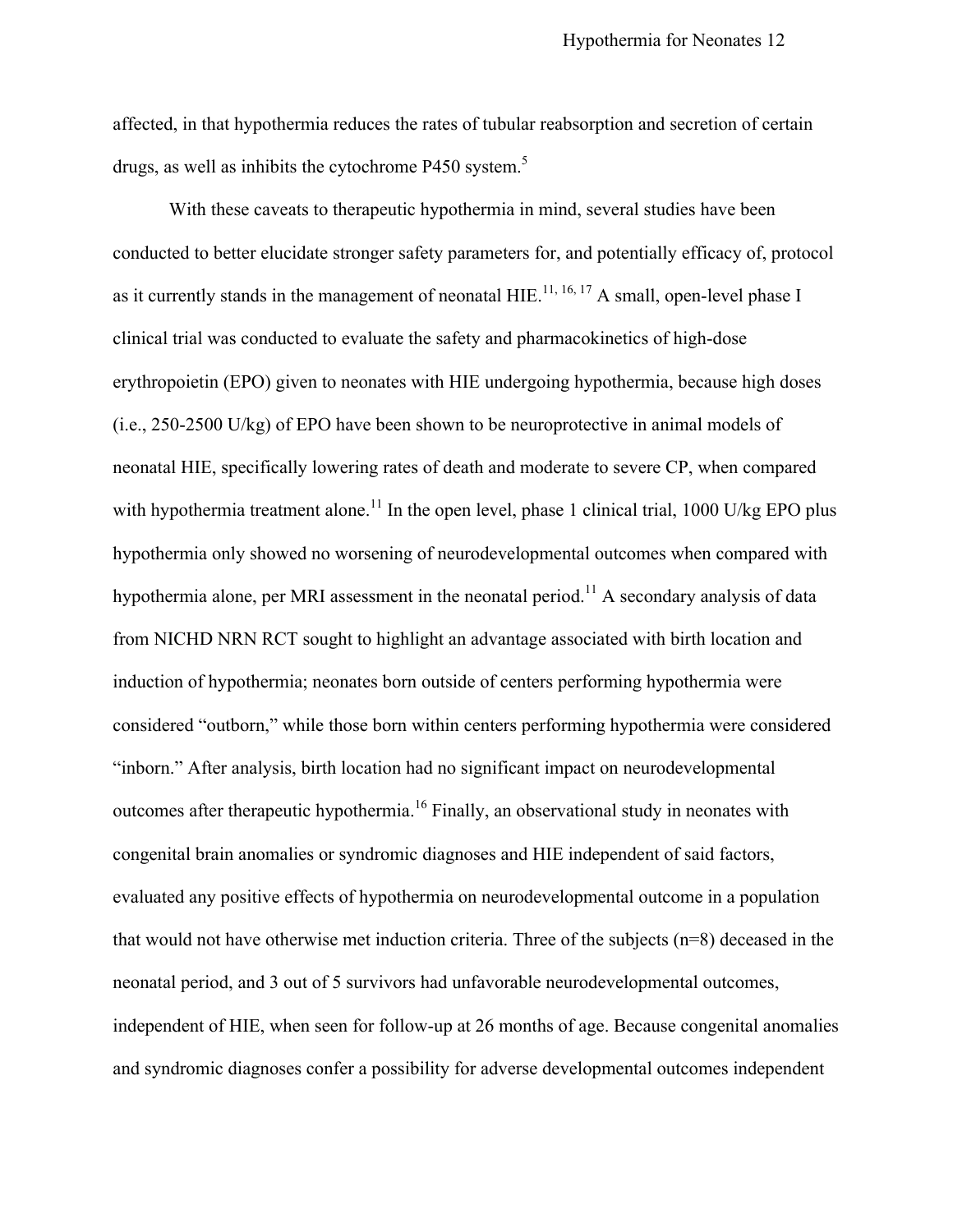of HIE, risk versus benefit of therapeutic hypothermia induction in this population of neonates remains to be defined, necessitating larger RCTs with increased sample sizes.<sup>17</sup>

#### **VII. Methods**

The framework for the present research was assembled using a PubMed Keyword search: "does therapeutic cooling in neonates with hypoxic brain injury improve outcomes?" Literature review was filtered to include only clinical trials and reviews, from the years 2000 to 2017.

#### **VIII. Discussion**

#### **IX. Conclusion**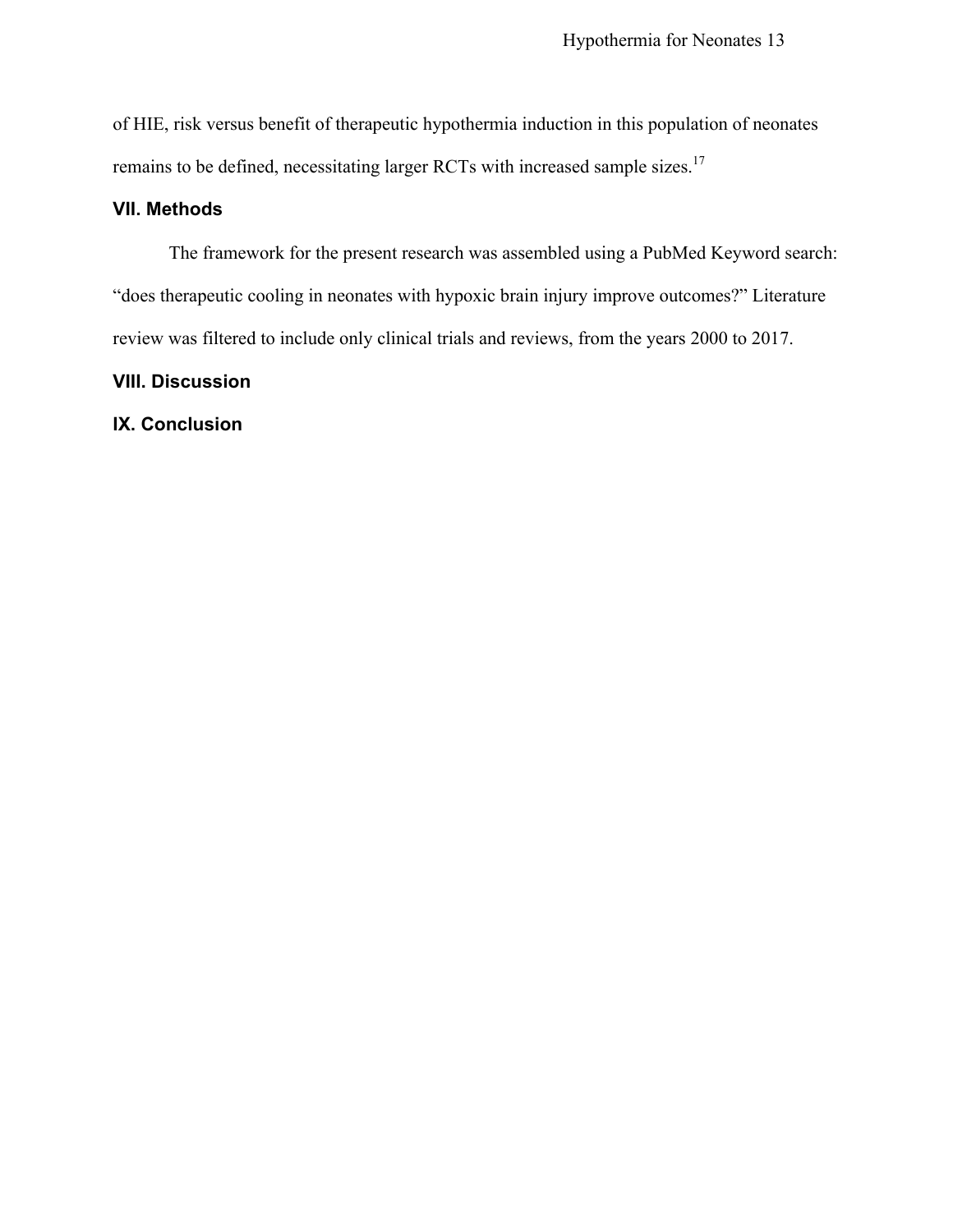#### **X. References**

1. Azzopardi DV, Brocklehurst P, Edwards D, et al. The TOBY Study. Whole body hypothermia for the treatment of perinatal asphyxia encephalopathy: a randomized controlled trial. *BMC Pediatrics.* 2008; 8:17.

2. Azzopardi DV, Strohm B, Edwards AD, et al. Moderate hypothermia to treat perinatal asphyxial encephalopathy. *N Engl J Med*. 2009;361:1349-1358.

3. Rutherford M, Ramenghi LA, Edwards AD, et al. Assessment of brain tissue injury after moderate hypothermia in neonates with hypoxic-ischaemic encephalopathy: a nested substudy of a randomized controlled trial. *Lancet*. 2010;9:39-45.

4. Shankaran S, Laptook AR, Ehrenkranz RA et al. Whole-body hypothermia for neonates with hypoxic-ischemic encephalopathy. *N Engl J Med*. 2005;353:1574-1584.

5. Karnatovskia LV, Wartenberg KE, Freeman WD. Therapeutic hypothermia for neuroprotection: history, mechanisms, risks, and clinical applications. *The Neurohospitalist*. 2014;4(3):153-163.

6. Gunn AJ, Gluckman PD, Gunn TR. Selective head cooling in newborn infants after perinatal asphyxia: a safety study. *Pediatrics.*1998;102:885-892.

7. Azzopardi D, Robertson NJ, Cowan FM, Rutherford MA, Rampling M, Edwards AD. Pilot study of treatment with whole body hypothermia for neonatal encephalopathy. *Pediatrics.*  2000;106(4):684-94.

8. Thoresen M, Whitelaw A. Cardiovascular changes during mild therapeutic hypothermia and rewarming in infants with hypoxic-ischemic encephalopathy. *Pediatrics.* 2000; 106:92-99.

9. Gluckman PD, Wyatt JS, Azzopardi DV, et al. Selective head cooling with mild systemic hypothermia after neonatal encephalopathy. *Lancet*. 2005;365:663-670.

10. Natarajan G, Shankaran S, Laptook AR, et al. Apgar scores at 10 min and outcomes at 6–7 years following hypoxic-ischaemic encephalopathy. *Arch Dis Child Fetal Neonatal Ed*. 2013 November ; 98(6): F473–F479.

11. Rogers EE, Bonifacio SL, Glass HC, et al. Erythropoietin and hypothermia for hypoxicischemic encephalopathy. *Pediatr Neurol*. 2014; 51(5): 657–662.

12. Merchant N and Azzopardi D. Early predictors of outcome in infants treated with hypothermia for hypoxic–ischaemic encephalopathy. *Developmental Medicine and Child Neurology*. 2015; 57(3): 8-16.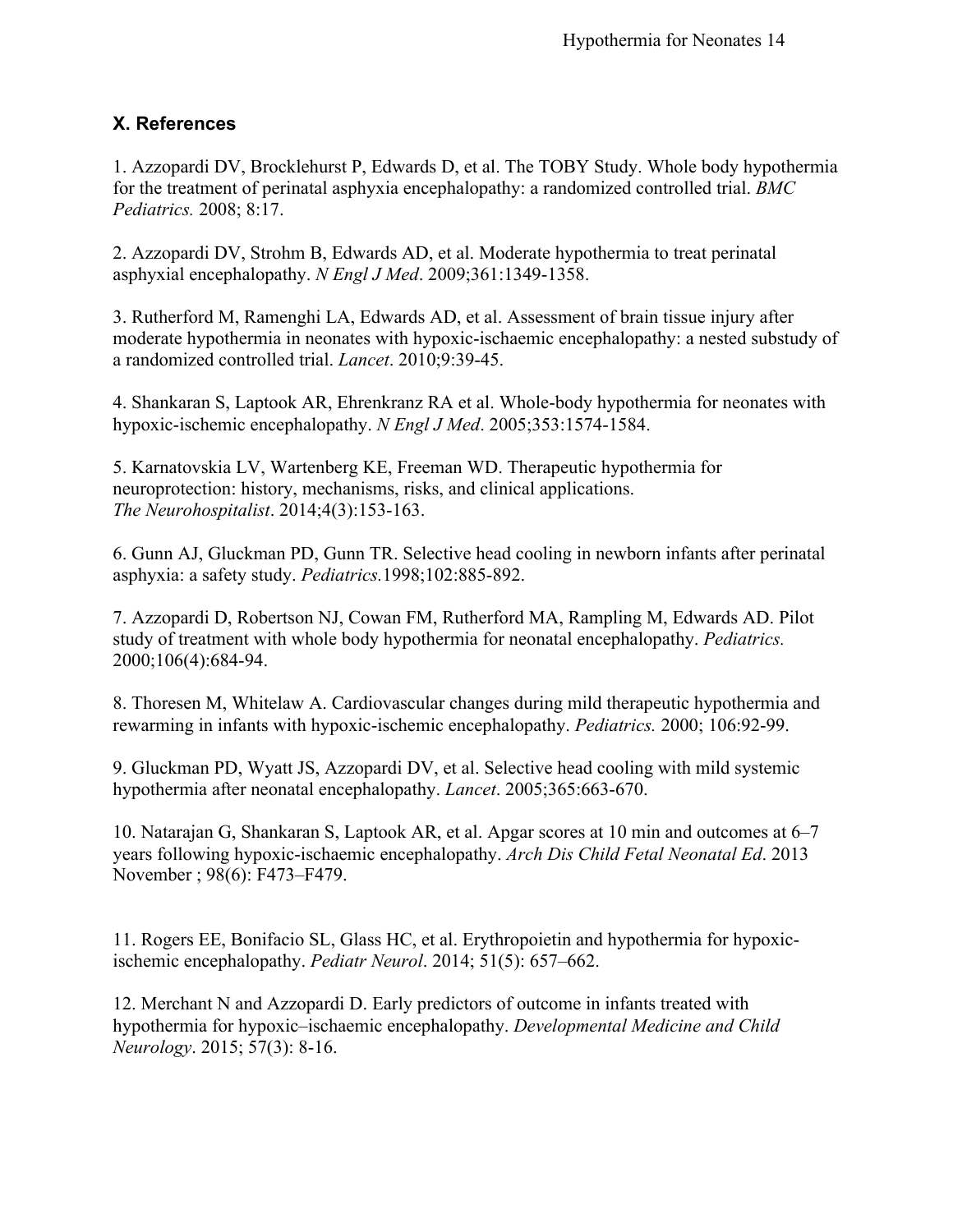13. Rollins N, Booth T, Morris MC, Sanchez P, Heyne R, and Chalak L. Predictive Value of Neonatal MRI Showing No or Minor Degrees of Brain Injury after Hypothermia. *Pediatr Neurol*. 2014; 50(5): 447–451.

14. Waylock CP, Meserole RL, Saria A, et al. Perinatal risk factors for severe injury in neonates treated with whole-body hypothermia for encephalopathy *Am J Obstet Gynecol*. 2014; 211(1): 41.e1–41.e8.

15. Chalak LF, Sanchez PJ, Adams-Huet B, et al. Biomarkers for severity of neonatal hypoxicischemic encephalopathy and outcomes in newborns receiving hypothermia therapy. *J Pediatr*. 2014; 164(3): 468–474.

16. Natarajan G, Pappas A, Shankaran S et al. Effect of inborn vs. outborn delivery on neurodevelopmental outcomes in infants with hypoxic–ischemic encephalopathy: secondary analyses of the NICHD whole-body cooling trial. *Pediatr Res*. 2012; 72(4): 414–419.

17. Mrelashvili A, Bonifacio SL, Rogers EE, Shimotake TK, Glass HC. Outcome after therapeutic hypothermia in term neonates with encephalopathy and a syndromic diagnosis . *J Child Neurol*. 2015; 30(11): 1453–1458.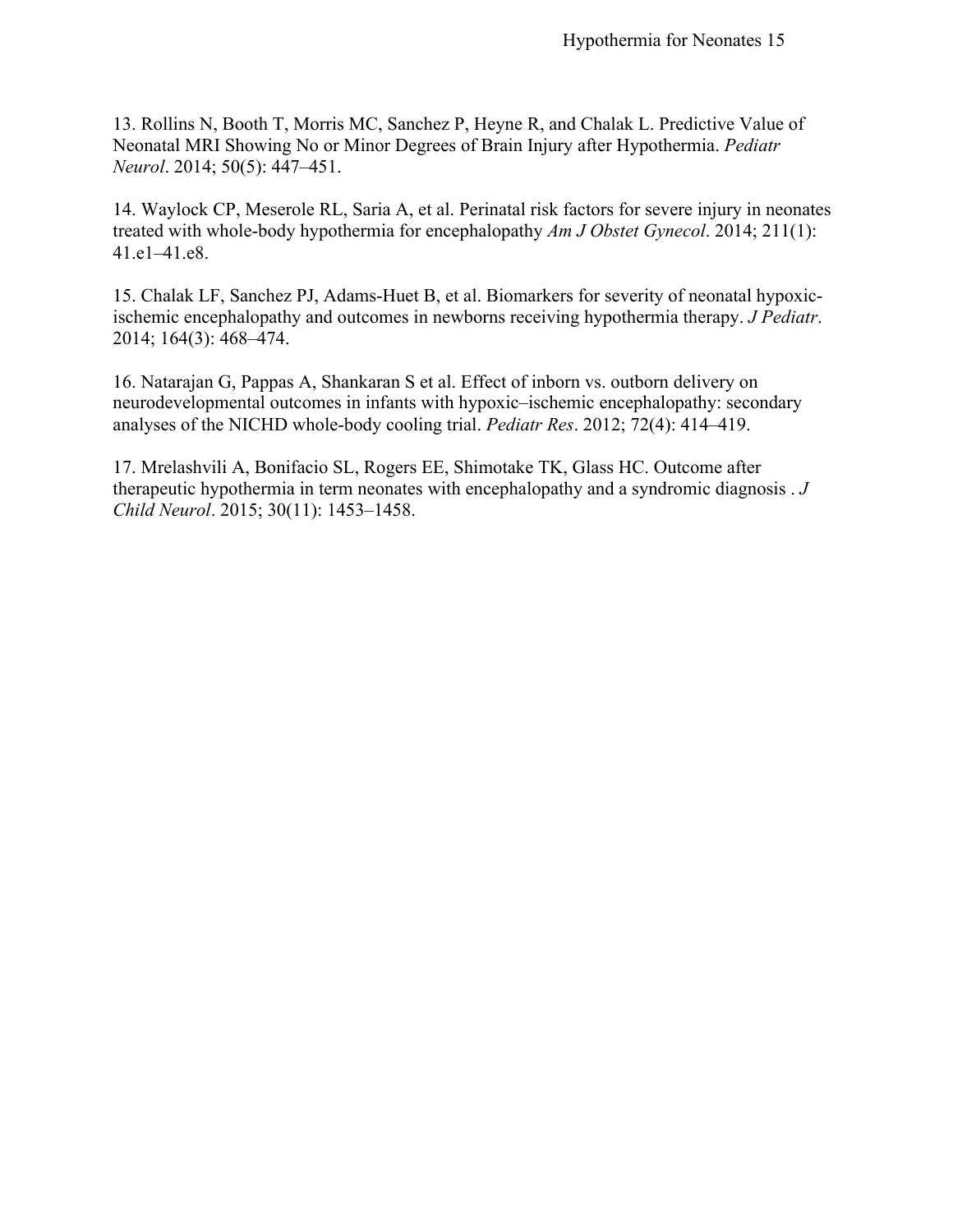## **XI. Appendices**

### **Table 1<sup>2</sup>**

| Table 1. Criteria for Defining Moderate and Severe Encephalopathy. |                                         |                                               |
|--------------------------------------------------------------------|-----------------------------------------|-----------------------------------------------|
| Category                                                           | Moderate<br><b>Encephalopathy</b>       | <b>Severe</b><br>Encephalopathy               |
| Level of consciousness                                             | Lethargic                               | Stupor or coma                                |
| Spontaneous activity                                               | Decreased activity                      | No activity                                   |
| Posture                                                            | Distal flexion, com-<br>plete extension | Decerebrate                                   |
| Tone                                                               | Hypotonia (focal<br>or general)         | Flaccid                                       |
| <b>Primitive reflexes</b>                                          |                                         |                                               |
| Suck                                                               | Weak                                    | Absent                                        |
| Moro                                                               | Incomplete                              | Absent                                        |
| Autonomic system                                                   |                                         |                                               |
| <b>Pupils</b>                                                      | Constricted                             | Deviated, dilated, or<br>nonreactive to light |
| <b>Heart</b> rate                                                  | <b>Bradycardia</b>                      | Variable                                      |
| Respiration                                                        | Periodic breathing                      | Apnea                                         |